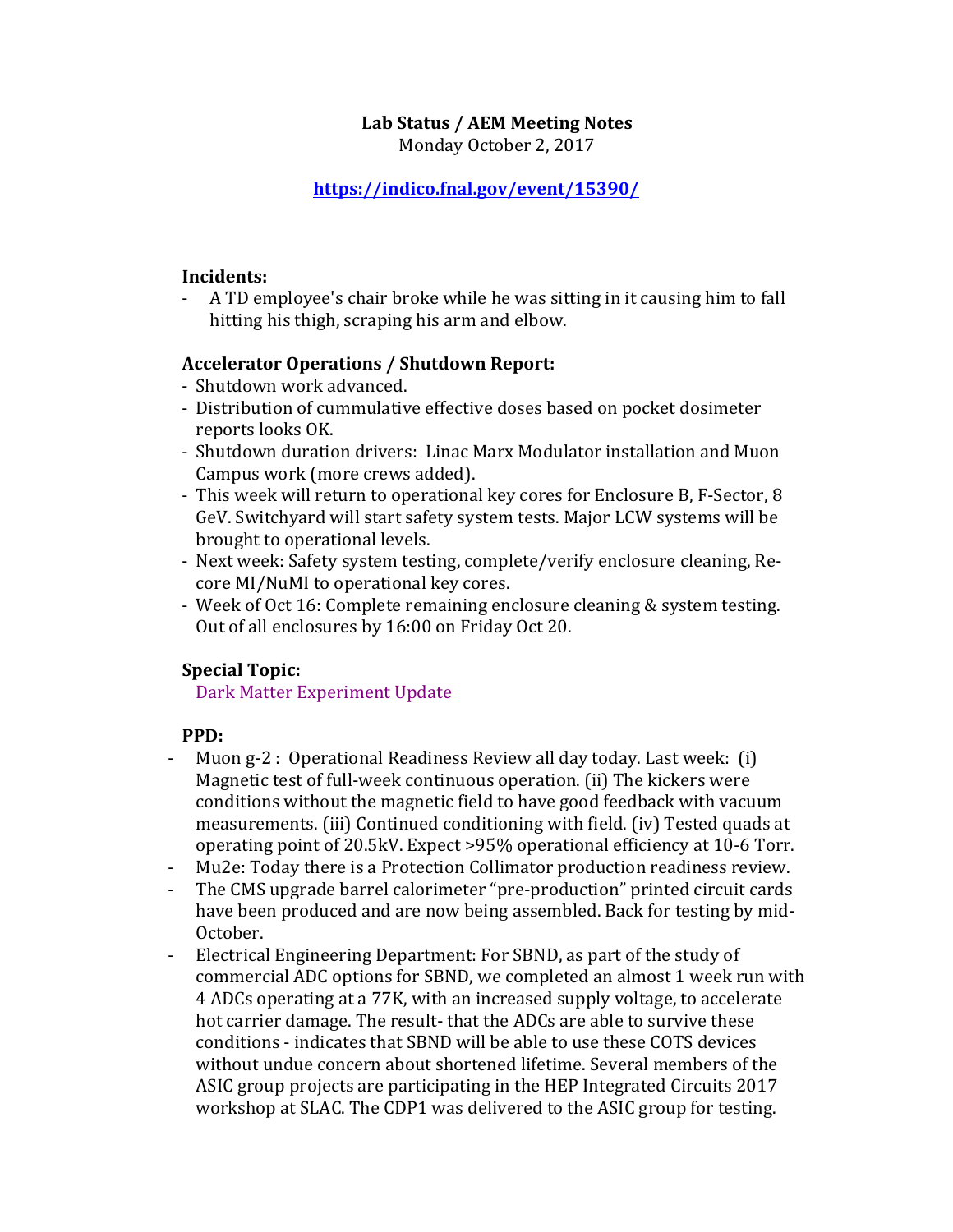This is a prototype ASIC to test out functional blocks required for the COLDATA (cold digital ASIC for DUNE).

## **ND:**

- DUNE: he 35T high voltage test continued for the ProtoDUNE-SP field cage design. The liquid argon purity level plateaued to 6 ms as measured by the purity monitors.
- protoDUNE: progress integrating the FTBF wire chamber readout with pLAPPD readout in preparation for pLAPPD development running.
- SBN: Preparing a requisition to upgrade the two building cranes in the SBN FD building from 30 short tons to 37 short tons. CERN and FNAL cryogenics engineers met at Demaco in Holland to observe testing of SBN FD (ICARUS) valve boxes.

### **LBNF:**

- No report.

# **TD:**

- Magnet Sector: LARP/HL-LHC, AUP Coil production in progress, QXFA106  $(4.2m)$  coil prepared for impregnation. MQXFS1c short model modified for next test. MQXFAP1 full length prototype test readiness review completed. **LCLS II** – test & qualification of quadrupoles continues, SPQA113 cold test in progress, SPQA117 delivered to Fermilab. Mu2e - Transport Solenoid (TS) test facility in HAB cold commissioning has started. System will be commissioned using prototype coil module, as today it's cold at 20k. OS & Quench protection system checked. Final assembly of one-meter model of AC dipole complete. It's currently undergoing testing for matching power supplies to magnet. **Muon G-2** -Inflector production coil winding continues. **AS** – EDWA (a spare magnet) final assembly continues with manifolding. Magnet expected to be sent to MTF for measurements next week. 9 IDV trim magnets for MI/Recycler have arrived from Buckley Systems & are undergoing incoming inspection. MDP 15-17 T dipole R&D **–** Fabrication of 15 T dipole coils in progress; Preparing to wind inner Layers  $1 & 2$  of coils, waiting for review recommendation, detailed plan for magnet production in progress. Infrastructure (IB1) - MTF, continue to remove the old Tevatron Power System & clean up.
- SRF Sector: LCLS II CM03 Disassembly continues will be @ WS3. Shields removed Beamline pump down to pinpoint leak. CM04 @ CMTS – Stored outside of cave for open house. CM05 @ WS3 Magnet current leads to instrumentation flange soldering in progress. Welding/closing early next week. CM06 @ WS5 Insulating vacuum pump down in progress. CM07  $\omega$ WS3 Mechanical Interference problems during alignment. CM08 @ string assembly 50% complete. Jlab pCM @ CMTS.
- Cryogenic Sector: **J1.3-01:** being tested on cryomodule test stand. LCLS II: Reviewing documents for LCLS-II surface transfer line Production Readiness Review next week. PIP2: IT cave transfer line Preliminary Design Review